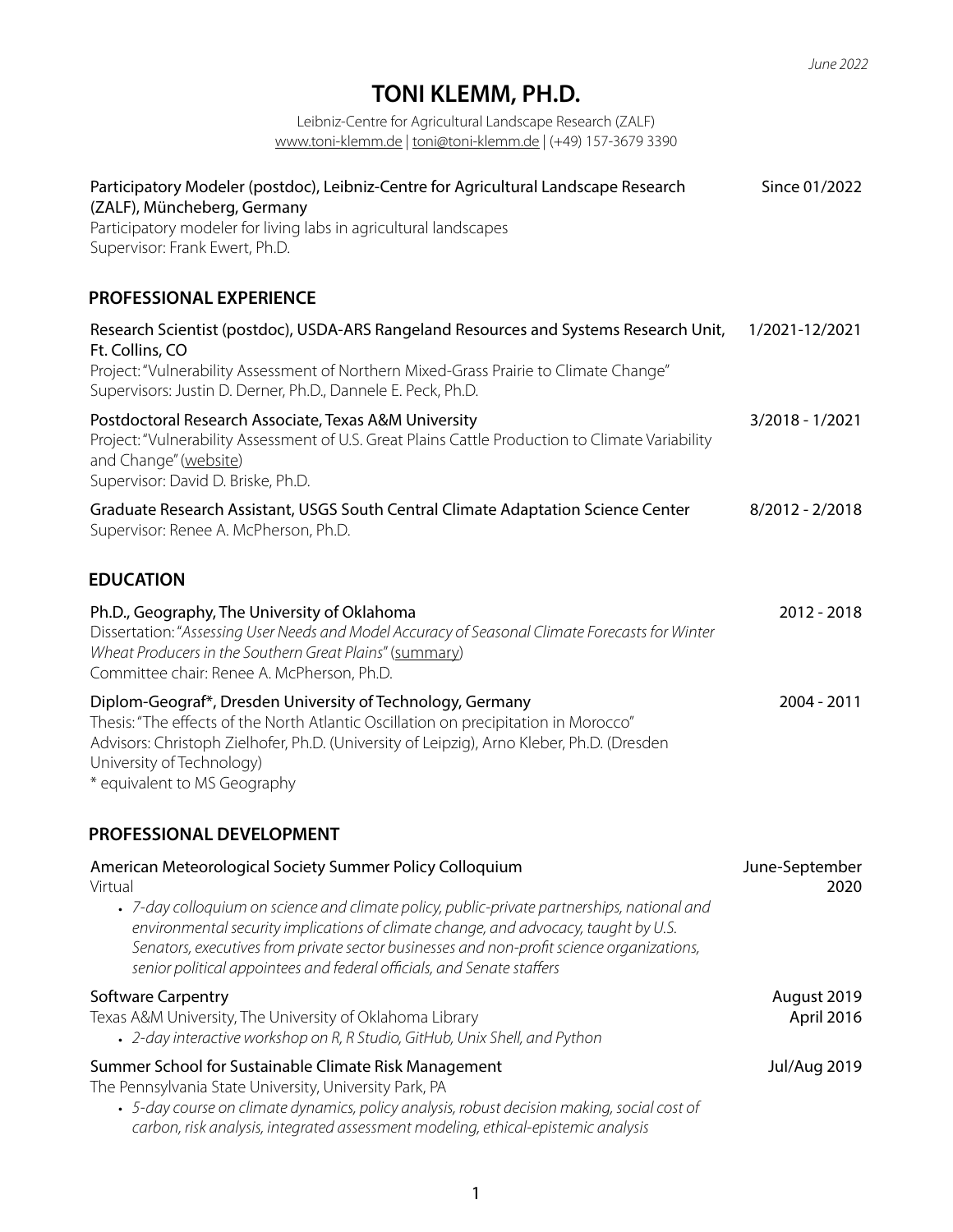|                                                                                                                                                                                                                                                                                                                                                                                                                                    |         | June 2022   |
|------------------------------------------------------------------------------------------------------------------------------------------------------------------------------------------------------------------------------------------------------------------------------------------------------------------------------------------------------------------------------------------------------------------------------------|---------|-------------|
| <b>Toastmasters International</b><br>Norman, OK                                                                                                                                                                                                                                                                                                                                                                                    |         | 2017 - 2018 |
| • Modular, weekly course in leadership and public speaking                                                                                                                                                                                                                                                                                                                                                                         |         |             |
| Northwest Climate Science Center Boot Camp<br>HJ Andrews Experimental Forest, Oregon<br>• 5-day workshop on ecological monitoring of climate change impacts, infrastructure<br>impacts of climate extremes, media communication, Native American Traditional Ecological<br>Knowledge, mitigation and adaptation to climate change                                                                                                  |         | August 2012 |
| <b>PUBLICATIONS</b>                                                                                                                                                                                                                                                                                                                                                                                                                |         |             |
| Schulz, Terri, Hailey Wilmer, Heather Yocum, Eric Winford, Dannele Peck, Anna Clare Monlezun,<br>Heidi Schmalz, Toni Klemm, Kathleen Epstein, Vincent Jansen, Windy Kelley, Retta Bruegger,<br>Stephen Fick, Joseph Gazing Wolf, Joshua Grace, and Justin Derner: Campfire Conversations at<br>the 2020 SRM Annual Meeting: Insights & Lessons Learned from "Cuss-and-Discuss" rather<br>than "Chalk-and-Talk". Rangelands. (link) |         | 2021        |
| Guckian, Meaghan, Ezra M. Markowitz, Clay S. Tucker, Elsita Kiekebusch, Toni Klemm, Lindsey<br>Middleton, Adrienne Wootten, and Michelle D. Staudinger: Assessing the impact of an online<br>climate science community: The Early Career Climate Forum. Weather Climate, and Society.<br>$(\ln k)$                                                                                                                                 |         | 2021        |
| Hunt, Eric, Cory Walters, Toni Klemm, and lyore Eronmwon: Seasonal Forecast Based<br>Preharvest Hedging. Cornhusker Economics. (link)                                                                                                                                                                                                                                                                                              |         | 2020        |
| Klemm, Toni and David D. Briske: Retrospective Assessment of Beef Cow Numbers to Climate<br>Variability Throughout the U.S. Great Plains. Rangeland Ecology & Management. (link)                                                                                                                                                                                                                                                   |         | 2021        |
| Briske, David D., John P. Ritten, Amber R. Campbell, <b>Toni Klemm</b> , and Audrey E. King: Future<br>Climate Variability Will Challenge Rangeland Beef Cattle Production in the Great Plains.<br>Rangelands. (link)                                                                                                                                                                                                              |         | 2021        |
| Klemm, Toni, David D. Briske, and Matthew C. Reeves: Potential Natural Vegetation and NPP<br>Responses to Future Climates in the U.S. Great Plains. Ecosphere, 11 (10), e03264. (link)                                                                                                                                                                                                                                             |         | 2020        |
| Klemm, Toni, David D. Briske, and Matthew C. Reeves: Vulnerability of Rangeland Beef Cattle<br>Production to Climate-Induced NPP Fluctuations in the U.S. Great Plains. Global Change<br>Biology, 26, 4841-4853. (link)                                                                                                                                                                                                            |         | 2020        |
| Klemm, Toni and Renee A. McPherson: Assessing Decision Timing and Seasonal Climate<br>Forecast Needs of Winter Wheat Producers in the South-Central United States. Journal of<br>Applied Meteorology and Climatology, 57, 2129-2140. (link)                                                                                                                                                                                        |         | 2018        |
| Klemm, Toni and Renee A. McPherson: The development of seasonal climate forecasting for<br>agricultural producers. Agricultural and Forest Meteorology 232, 384-399. (link)                                                                                                                                                                                                                                                        |         | 2017        |
| <b>GRANTS AND AWARDS RECEIVED</b>                                                                                                                                                                                                                                                                                                                                                                                                  |         |             |
| American Association of State Climatologists Dissertation Award                                                                                                                                                                                                                                                                                                                                                                    | \$1,000 | 2020        |
| SCRIM Summer School travel grant                                                                                                                                                                                                                                                                                                                                                                                                   | \$1,578 | 2019        |
| ORAU travel grant                                                                                                                                                                                                                                                                                                                                                                                                                  | \$1,674 | 2018        |
| AMS travel grant                                                                                                                                                                                                                                                                                                                                                                                                                   | \$1,374 | 2017        |
| U.S. Geological Survey travel grant                                                                                                                                                                                                                                                                                                                                                                                                | \$990   | 2016        |
| Graduate Climate Conference travel grant                                                                                                                                                                                                                                                                                                                                                                                           | \$300   | 2016        |
| Society of Environmental Journalists, 3rd prize poster competition                                                                                                                                                                                                                                                                                                                                                                 | \$100   | 2015        |
| National Weather Center Biennale, finalist (photography)                                                                                                                                                                                                                                                                                                                                                                           |         | 2013        |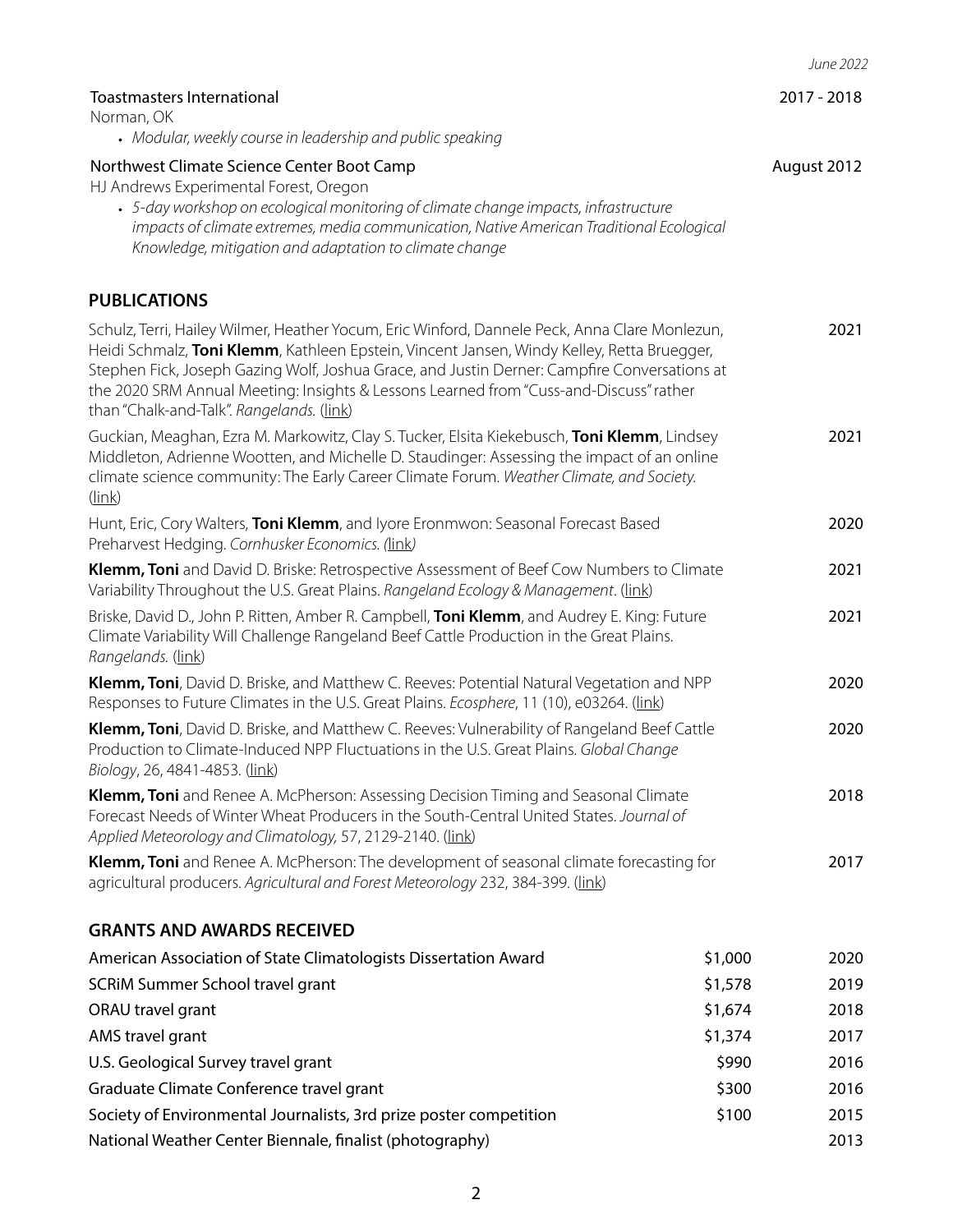|                                                                                                                                                                                                                                                                                  |         | June 2022         |
|----------------------------------------------------------------------------------------------------------------------------------------------------------------------------------------------------------------------------------------------------------------------------------|---------|-------------------|
| Ralph and Margaret Olson Scholarship                                                                                                                                                                                                                                             | \$1,000 | 2013              |
| Robberson Conference Presentation & Creative Exhibition Travel Grant                                                                                                                                                                                                             | \$500   | 2013              |
|                                                                                                                                                                                                                                                                                  |         |                   |
| <b>MENTORING AND TEACHING</b>                                                                                                                                                                                                                                                    |         |                   |
| Science Fair Judge                                                                                                                                                                                                                                                               |         | 2020              |
| Texas Science and Engineering Fair (online), May 4-11, 2020<br>• judge for Earth and Environmental Science projects by middle school students or student<br>teams                                                                                                                |         |                   |
| Undergraduate/graduate student mentor                                                                                                                                                                                                                                            |         | <b>Since 2019</b> |
| Society of Range Management annual meetings<br>• mentoring students and young professionals in range science and range management<br>about academic and non-academic career options                                                                                              |         |                   |
| Youth group activity (6th - 12th grade) "Why stewardship matters to us,"                                                                                                                                                                                                         |         | 2019              |
| Friends Congregational Church (UCC), College Station, TX, October 20, 2019<br>· discussing solutions to global environmental problems                                                                                                                                            |         |                   |
| Volunteer online educator with Skype a Scientist (www.skypeascientist.com)                                                                                                                                                                                                       |         | <b>Since 2018</b> |
| • teaching 4th - 12th grade school students via Skype about climate science, climate change<br>impacts, and food production, following state standards for science education                                                                                                     |         |                   |
| Educator, guided inquiry lecture on impacts of climate change                                                                                                                                                                                                                    |         | 2017              |
| Irving Middle School, Norman, OK, May 23, 2017 (blog post)<br>• answered questions of 8th-grade students for science projects about climate change impacts                                                                                                                       |         |                   |
| on marine life and ecology, agriculture, and food production                                                                                                                                                                                                                     |         |                   |
| Lecturer teaching "Cloud formation and air masses"<br>University of Oklahoma, September 27, 2016                                                                                                                                                                                 |         | 2016              |
| • 75-minute lecture for ca. 150 freshmen students in physical geography                                                                                                                                                                                                          |         |                   |
| • presenting lecture content for students from science and non-science majors                                                                                                                                                                                                    |         |                   |
| High school student mentor<br>University of Oklahoma School of Meteorology meteorology camp                                                                                                                                                                                      |         | 2014, 2015, 2017  |
| • mentoring high school students about science, science careers, and study abroad                                                                                                                                                                                                |         |                   |
| Teaching assistant, Regional Climatology (Dr. Renee McPherson)                                                                                                                                                                                                                   |         | 2014, spring      |
| University of Oklahoma<br>• in-class assistant, homework grading, one-on-one student meetings                                                                                                                                                                                    |         | semester          |
| Panelist on annual undergraduate panels on career and professional development                                                                                                                                                                                                   |         | 2014 - 2018       |
| Department of Geography and Environmental Sustainability, University of Oklahoma                                                                                                                                                                                                 |         |                   |
| Journal club presenter and discussion moderator<br>South Central Climate Adaptation Science Center journal club                                                                                                                                                                  |         | $2012 - 2018$     |
| Lecturer, creative photography workshops                                                                                                                                                                                                                                         |         | 2011 - 2012       |
| Church summer camps, Germany                                                                                                                                                                                                                                                     |         |                   |
| • teaching image composition, storytelling, and camera techniques to teenagers                                                                                                                                                                                                   |         |                   |
| <b>LEADERSHIP AND PROFESSIONAL EXPERIENCE</b>                                                                                                                                                                                                                                    |         |                   |
| Co-organizer, workshop "Improving Communication and Collaboration Among Diverse<br>Experts"                                                                                                                                                                                      |         | 2020              |
| Society for Range Management annual meeting, Denver, CO, February 19, 2020<br>• workshop applying the Compass Message Box concept to reframe results of scientific studies<br>for more effective interdisciplinary collaboration<br>· Idea and content development, facilitation |         |                   |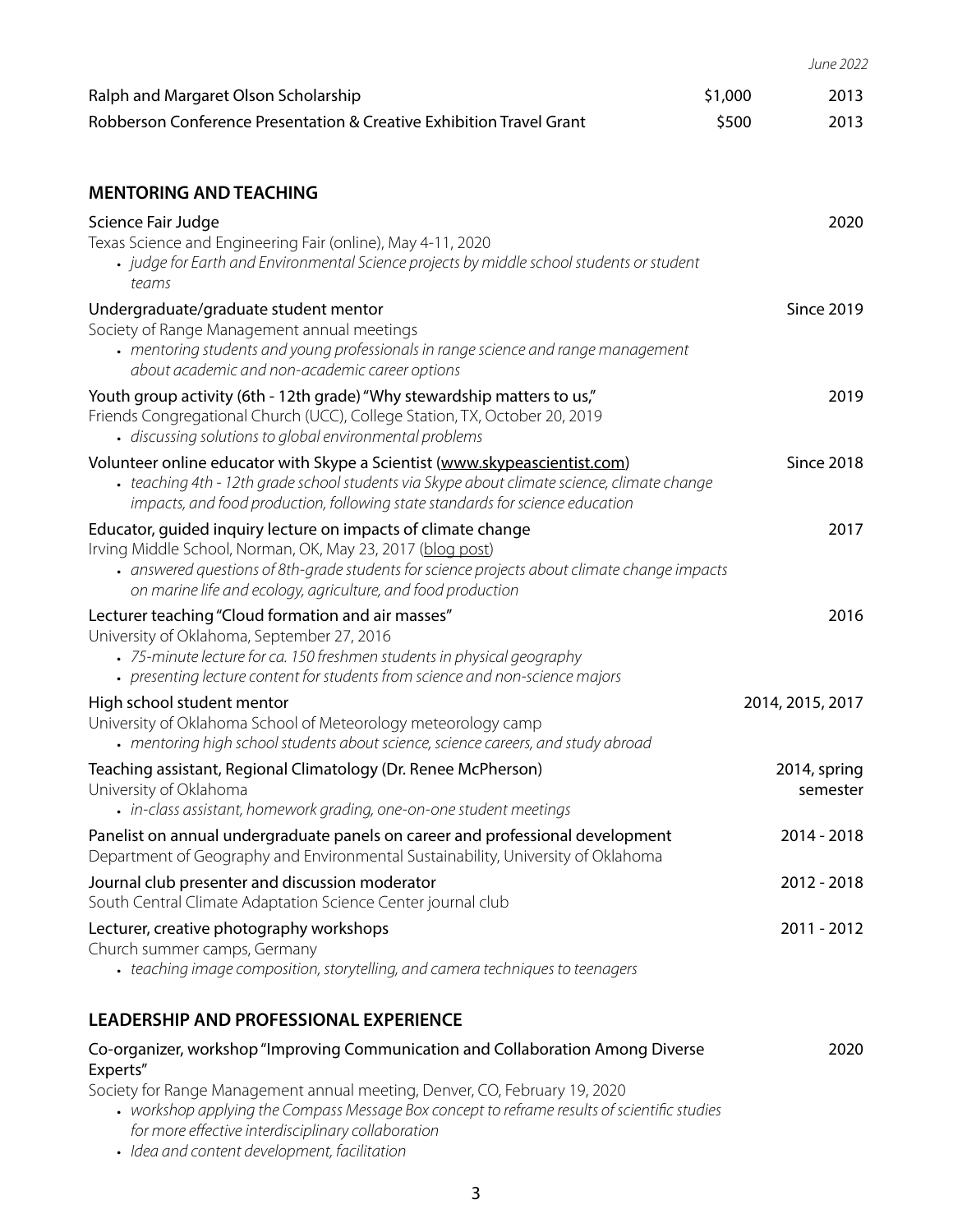*June 2022*

| Co-organizer, symposium "Vulnerability of Beef Cattle Production to Ecological and Socio-<br><b>Economic Challenges of Future Climates"</b>                                                                                                                                                                                                   | 2020              |
|-----------------------------------------------------------------------------------------------------------------------------------------------------------------------------------------------------------------------------------------------------------------------------------------------------------------------------------------------|-------------------|
| Society for Range Management annual meeting, Denver, CO, February 19, 2020<br>• content development, speaker selection, facilitation, moderation of presentations<br>· author on proceedings paper (draft stage)                                                                                                                              |                   |
| Round-table discussion facilitator on "Rangelands and Climate Change"<br>Society for Range Management annual meeting, Denver, CO, February 18, 2020<br>• World Café style conversations between ranchers, federal land managers, Tribal members,<br>and researchers on climate change impacts on rangeland operations and potential solutions | 2020              |
| Session moderator<br>Symposium on Agricultural and Ecological Vulnerability to a Changing Climate, College<br>Station, TX, October 26, 2018<br>• introducing speakers, moderating Q&A                                                                                                                                                         | 2018              |
| Session assistant<br>Climate Diagnostics and Prediction Workshop, Norman, OK, October 23-26, 2017<br>• introducing speakers, taking time, moderating Q&A                                                                                                                                                                                      | 2017              |
| Session organizer and chair, "Agriculture under Climate Change"<br>American Association of Geographers annual meeting, Boston, MA, April 8, 2017<br>• developing concept and scope, recruiting diverse, international speakers, coordinating<br>individual presentations, individual introductions, moderating Q&A                            | 2017              |
| Sergeant-at-arms<br>Toastmasters International club "Boomer Nooners", Norman, OK<br>• calling to order and adjourning weekly Toastmasters meetings                                                                                                                                                                                            | 2017-2018         |
| Co-organizer and -host, workshop "Communicating with the media"<br>National Climate Science Center Early Career Training, Amherst, MA, November 3, 2016<br>• content development, facilitation                                                                                                                                                | 2016              |
| Photographer and videographer<br>TEDx conferences, Norman, OK (www.tedxou.com) and College Station, TX<br>(www.tedxtamu.com)<br>• providing professional coverage of TEDx talks, break activities, behind the scenes                                                                                                                          | <b>Since 2013</b> |
| Co-founder, editorial board member, contributor, Early Career Climate Network                                                                                                                                                                                                                                                                 | <b>Since 2012</b> |
| www.earlycareerclimate.org<br>• concept and content development, strategic planning and leadership, funding<br>• content creator (blog posts, videos, podcasts), social media management                                                                                                                                                      |                   |
| Editorial Intern, "Die Erde" (English language peer-reviewed journal)<br>Geographical Society of Berlin, Berlin, Germany, October - December 2009<br>• management of all editorial stages of producing a peer-reviewed journal<br>• communication with authors and reviewers, proof reading, copy editing, page building                      | 2009              |
| Research intern<br>Department of the Environment, Agriculture and Geology of the State of Saxony<br>Dresden, Germany, January - February 2009<br>• comparing and reporting statewide, station-based precipitation data                                                                                                                        | 2009              |
| Research intern                                                                                                                                                                                                                                                                                                                               | 2007              |
| German Weather Service, Lindenberg Meteorological Observatory<br>Lindenberg, Germany, July - September 2007<br>• homogenizing historic high altitude weather balloon data with recent records                                                                                                                                                 |                   |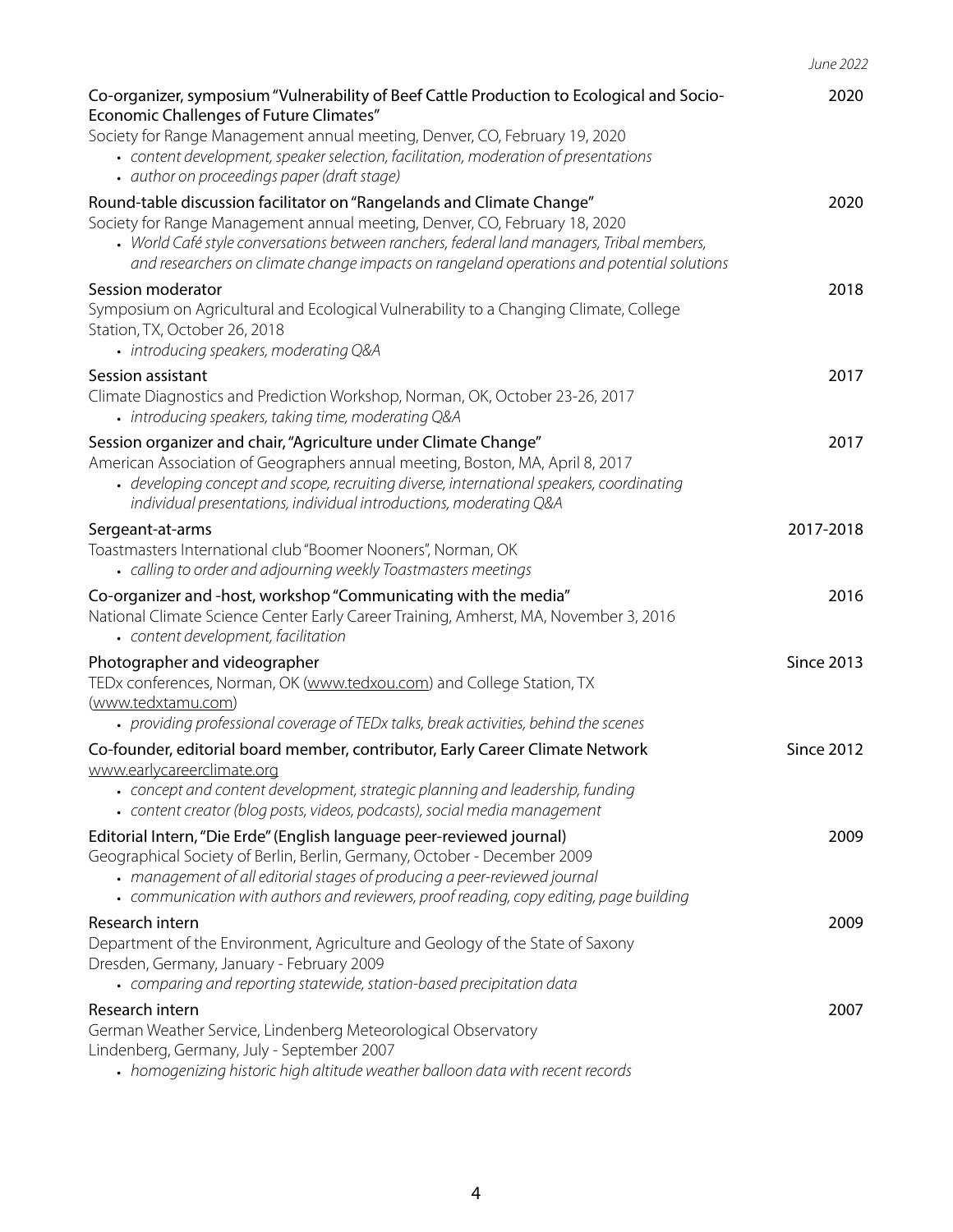*June 2022*

| Freelance photographer, writer, and editor<br>Germany<br>• online and print media<br>• topics: science, sports, travel, human interest<br>• story development and pitching, scheduling, writing, photography, communication with co-<br>authors and editors                              | 2007-2012   |
|------------------------------------------------------------------------------------------------------------------------------------------------------------------------------------------------------------------------------------------------------------------------------------------|-------------|
| • page planning, staff management, copy editing, review and feedback to authors<br>Farm hand<br>Australia<br>• moving and herding cattle and sheep on motorbike, horse, and quad/ATV<br>• rotational grazing, fence maintenance, weed control<br>• branding, milking, and feeding cattle | 2003 - 2004 |
| • sheering and vaccinating sheep                                                                                                                                                                                                                                                         |             |
| <b>SEMINARS AND WEBINARS</b>                                                                                                                                                                                                                                                             |             |
| North Central Climate Adaptation Science Center Climate Adaptation Training Series for<br><b>Grassland Conservation Practitioners (webinar)</b><br>"Climate Change Impacts on Large-Bodied Grazing Ruminants and Forage Grazing", June 13,<br>2022                                       | 2022        |
| Department of Atmospheric Sciences, University of Hawaii at Manoa (invited, virtual)<br>"Ranching in a Warming World - How Climate Change Will Affect Cattle Production in the<br>Great Plains", October 7, 2020                                                                         | 2020        |
| Department of Ecology and Conservation Biology, Texas A&M University<br>"Vulnerability of rangeland beef cattle production to future climates across the Great Plains",<br>February 11, 2020                                                                                             | 2020        |
| Department of Atmospheric Sciences, Texas A&M University<br>"Assessing User Needs and Model Accuracy of Seasonal Climate Forecasts for Winter Wheat<br>Producers in the Southern Great Plains", March 27, 2019                                                                           | 2019        |
| National Center for Atmospheric Research (NCAR), Capacity Center for Climate & Weather<br>Extremes (C3WE), Boulder, CO<br>"Developing Tailored Seasonal Climate Forecasts for Winter Wheat Producers in the Southern<br>Great Plains", October 11, 2017                                  | 2017        |
| North Central Climate Science Center, Ft. Collins, CO<br>"Developing Tailored Seasonal Climate Forecasts for Winter Wheat Producers in the Southern<br>Great Plains", October 10, 2017                                                                                                   | 2017        |
| Department of Geography and Environmental Sustainability, University of Oklahoma,<br>Norman, OK<br>"Developing Tailored Seasonal Climate Forecasts for Winter Wheat Producers in the Southern<br>Great Plains", May 5, 2017                                                              | 2017        |
| National Weather Service (NWS), Climate Prediction Center (CPC), College Park, MD<br>"Improving Seasonal Climate Forecasts for Winter Wheat Producers in the Southern Great<br>Plains", November 1, 2016                                                                                 | 2016        |
| USDA Grazinglands Research Laboratory, El Reno, OK<br>"Improving Seasonal Climate Forecasts for Winter Wheat Producers in the Southern Great<br>Plains", September 29, 2016                                                                                                              | 2016        |

## **CONFERENCE PRESENTATIONS AND POSTERS**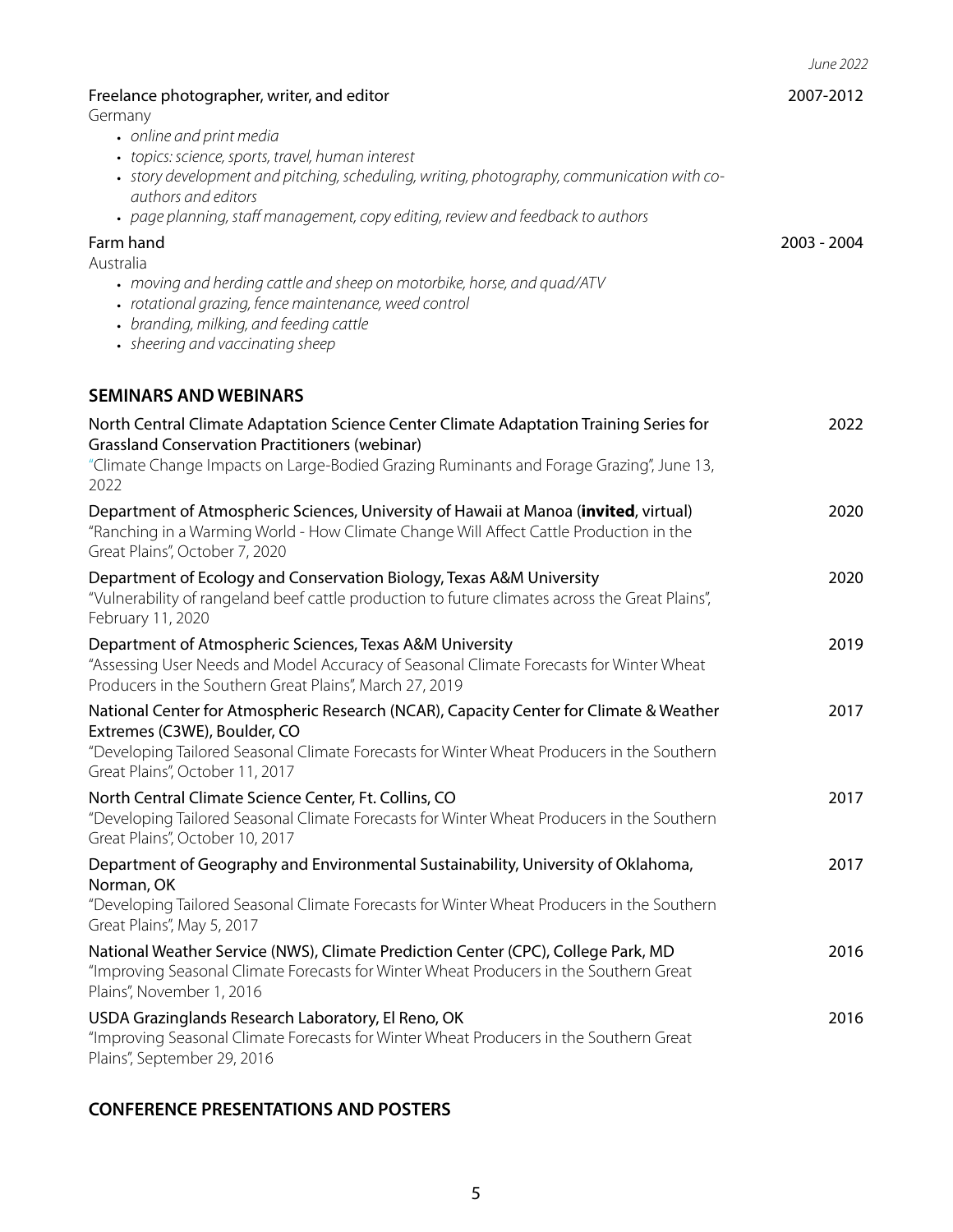|                                                                                                                                                                                                                                               | June 2022 |
|-----------------------------------------------------------------------------------------------------------------------------------------------------------------------------------------------------------------------------------------------|-----------|
| American Geophysical Union annual meeting (virtual)<br>Poster: "Grazing in a Warmer World - Assessing the Vulnerability of Northern Mixed-Grass<br>Prairie and Rangeland Livestock Production to Climate Change", December 16, 2021.          | 2021      |
| American Association of State Climatologists annual meeting (invited, virtual)<br>Presentation: "What Farmers Want: Developing Seasonal Climate Forecasts for Winter Wheat<br>Producers in the Southern Great Plains", June 12, 2020 (Video)  | 2020      |
| Society for Range Management annual meeting, Denver, CO<br>Presentation: "Future Climate and Forage Projections: Implications for Beef Cattle Numbers<br>and Distribution", February 19, 2020                                                 | 2020      |
| Society for Range Management annual meeting, Minneapolis, MN<br>Presentation: "Projections of Climate-Induced Land Cover Change in the U.S. Great Plains",<br>February 11, 2019                                                               | 2019      |
| International Conferences on Subseasonal to Decadal Prediction, Boulder, CO<br>Poster: "Assessing User Needs and Model Accuracy of Seasonal Climate Forecasts for Winter<br>Wheat Producers in the Southern Great Plains", September 19, 2018 | 2018      |
| American Meteorological Society annual meeting, Austin, TX<br>Presentation: "Assessing User Needs and Model Accuracy of Seasonal Climate Forecasts for<br>Winter Wheat Producers in the Southern Great Plains", January 8, 2018               | 2018      |
| Climate Diagnostics and Prediction Workshop, Norman, OK<br>Presentation: "Developing Tailored Seasonal Climate Forecasts for Winter Wheat Producers in<br>the Southern Great Plains", October 24, 2017                                        | 2017      |
| American Association of Geographers annual meeting, Boston, MA<br>Presentation: "Developing Tailored Seasonal Climate Forecasts for Winter Wheat Producers in<br>the Southern Great Plains", April 9, 2017                                    | 2017      |
| National Climate Science Center Early Career Training, University of Massachusetts,<br>Amherst, MA<br>Poster: "Needs for Seasonal Climate Forecast Products for Winter Wheat Producers in the<br>South-Central U.S.", November 2, 2016        | 2016      |
| Graduate Climate Conference, Pack Forest, WA<br>Poster: "Needs for Seasonal Climate Forecast Products for Winter Wheat Producers in the<br>South-Central U.S.", October 29, 2016                                                              | 2016      |
| Conference of the Southwest Division of the American Association of Geographers,<br>Denton, TX<br>Presentation: "Needs for Seasonal Climate Forecast Products for Winter Wheat Producers in the<br>Southern Great Plains", October 21, 2016   | 2016      |
| NSF EPSCoR Site Visit, Stillwater, OK<br>Poster: "Improving Seasonal Climate Forecasts for Winter Wheat Producers in the South-<br>Central U.S.", September 21, 2016                                                                          | 2016      |
| Oklahoma EPSCoR annual state conference, Norman, OK<br>Poster: "Improving Seasonal Climate Forecasts for Winter Wheat Producers in the South-<br>Central U.S.", December 3, 2015                                                              | 2015      |
| GIS Day, University of Oklahoma, Norman, OK<br>Poster: "Improving Seasonal Climate Forecasts for Winter Wheat Farmers in the South-Central<br>U.S.", November 17, 2015                                                                        | 2015      |
| Conference of the Southwest Division of the American Association of Geographers, San<br>Antonio, TX<br>Poster: "Improving Seasonal Climate Forecasts for Oklahoma Winter Wheat Farmers",<br>November 6, 2015                                  | 2015      |